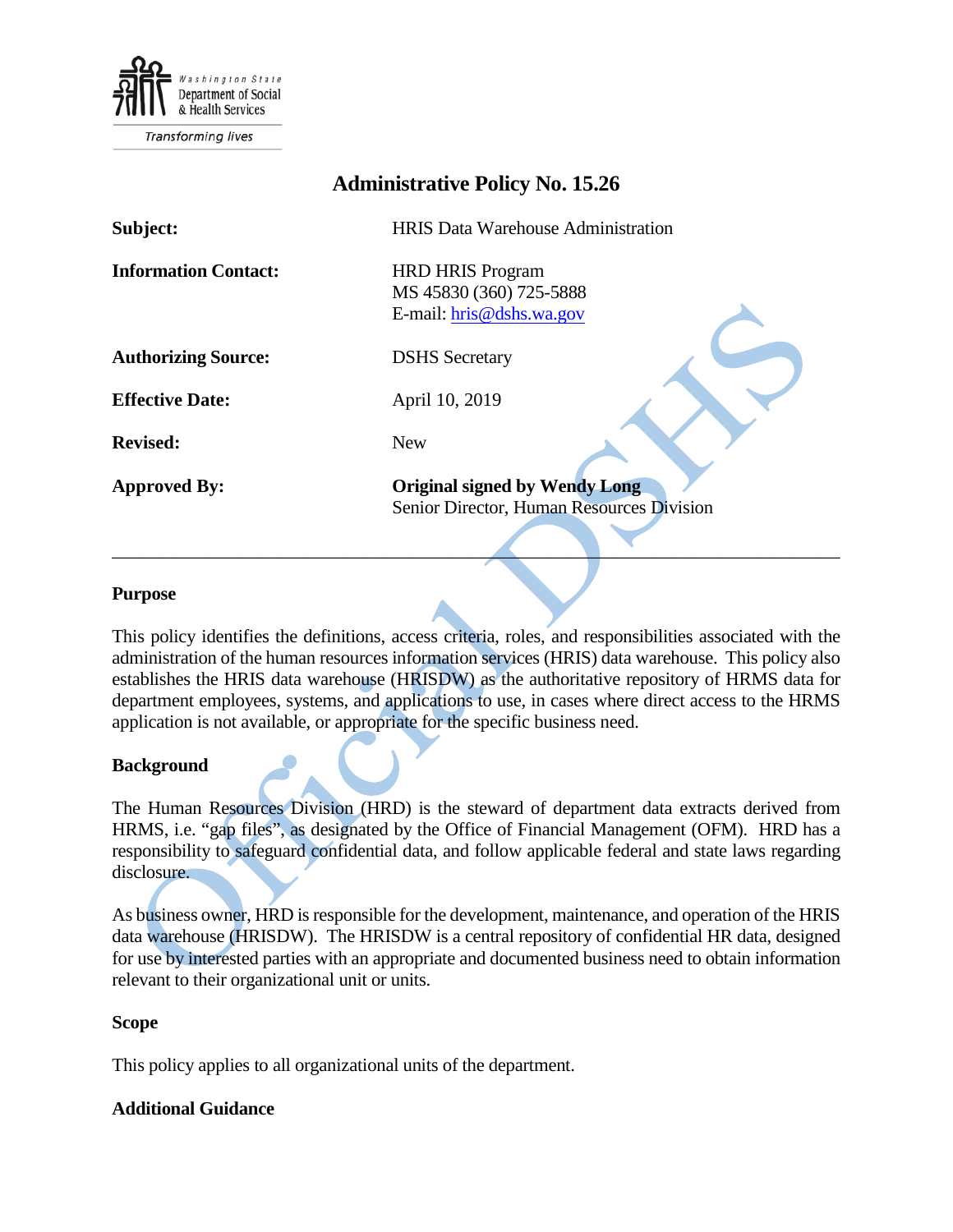Administrative Policy No. 15.26 April 10, 2019 Page 2

Chapter [42.52](http://apps.leg.wa.gov/RCW/default.aspx?cite=42.52) RCW

[AP 4.05,](http://one.dshs.wa.lcl/Policies/Administrative/DSHS-AP-04-05.pdf) Delegation of Authority – Personnel Actions [AP 5.01,](http://one.dshs.wa.lcl/Policies/Administrative/DSHS-AP-05-01.pdf) Privacy Policy – Safeguarding Confidential Information [AP 9.13,](http://one.dshs.wa.lcl/Policies/Administrative/DSHS-AP-09-13.pdf) Enterprise Risk Management [AP 15.10,](http://one.dshs.wa.lcl/Policies/Administrative/DSHS-AP-15-10.pdf) Information and Technology Security [AP 15.21,](http://one.dshs.wa.lcl/Policies/Administrative/DSHS-AP-15-21.pdf) Information Technology Standards Compliance [AP 18.64,](http://one.dshs.wa.lcl/Policies/Administrative/DSHS-AP-18-64.pdf) Standards of Ethical Conduct for Employees [Information Security Procedures Manual](http://ishare.dshs.wa.lcl/Security/Manuals/Standards) [Information Security Standards Manual](http://ishare.dshs.wa.lcl/Security/Manuals/Standards/Pages/default.aspx) [Information Technology Standards Manual](http://intra.dshs.wa.lcl/itstandards/index.stm) [HRIS Reporting User Access Request and Agreement](http://one.dshs.wa.lcl/HR/Tools/HRIS/Documents/HRIS_AccessRequest.docx) HRISDW Access – [Criteria, Roles and Responsibilities](http://one.dshs.wa.lcl/HR/Tools/HRIS/Documents/HRISDW_Access.pdf) [HRISDW Maintenance and Operation –](http://one.dshs.wa.lcl/HR/Tools/HRIS/Documents/HRISDW_Roles.pdf) Roles and Responsibilities

## **Definitions**

**Data exchange:** An interface created for an organizational unit, with a documented and specific business need, to obtain data from the HRIS data warehouse. This data interface is designed to be used on an on-going basis, for use by a specific system or application under the organizational unit's control, in order to support a business activity.

**Data sharing agreement**: An agreement between HRD and an organizational unit to establish a data exchange. This agreement permits the organizational unit to obtain data from the HRIS data warehouse, and identifies the organizational unit's requirements and responsibilities for appropriately safeguarding confidential data. The agreement serves as documentation for the need to grant a data exchange to an organizational unit.

**Database administrator (DBA):** The individual, or group of individuals, responsible for the ongoing maintenance, operation, and security of the server assets utilized by the HRIS data warehouse. The production application systems support (PASS) team within the technology services division (TSD) fulfills this role.

**HRIS architect:** The individual, or group of individuals, responsible for the design, development, maintenance and operation of the HRIS data warehouse application. The HRIS architect is also responsible for developing and implementing data architecture standards for the application, and ensuring developed solutions meet department standards. The HRIS architect resides within the HRIS Program.

**HRIS data warehouse (HRISDW):** The database containing confidential data from various HR data sources and systems, as well as any associated reporting and analytics platforms.

**HRIS developer:** The individual, or group of individuals, responsible for development of the HRIS data warehouse. The HRIS developer resides within the HRIS program.